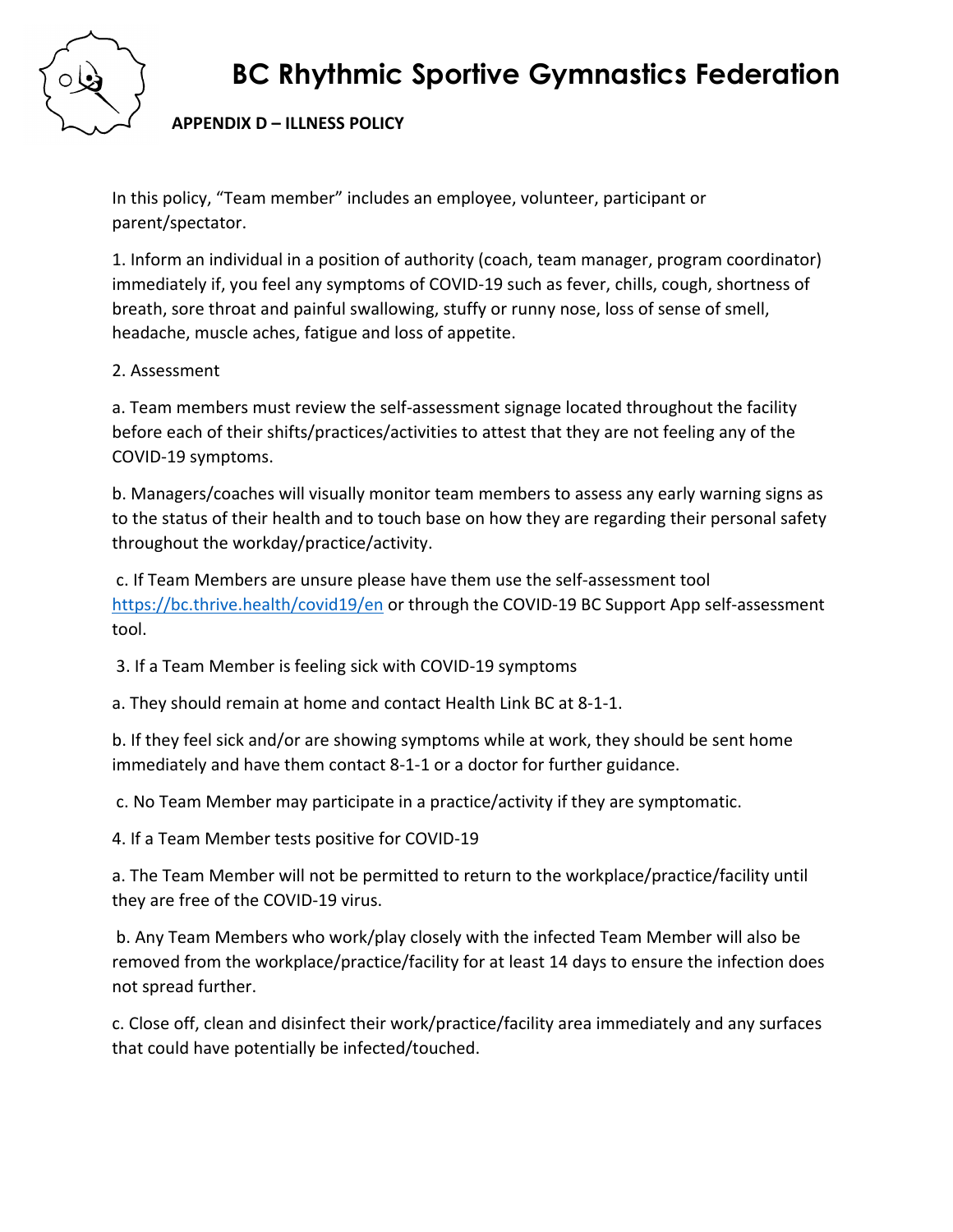

### **BC Rhythmic Sportive Gymnastics Federation**

5. If a Team Member has been tested and is waiting for the results of a COVID-19 test

a. As with the confirmed case, the Team Member must be removed from the workplace/practice/facility.

b. The Public Health Agency of Canada advises that any person who has even mild symptoms to stay home and call the public health authority of B.C.

c. Other Team Members who may have been exposed will be informed and removed from the workplace/practice/activity for at least 14 days or until the diagnosis of COVID-19 is ruled out by health authorities.

d. The workspace/practice/activity space will be closed off, cleaned, and disinfected immediately and any other surfaces that could have potentially been infected/touched.

6. If a Team Member has come in to contact with someone who is confirmed to have COVID-19

a. Team Members must advise their employer/coach if they reasonably believe they have been exposed to COVID-19.

b. Once the contact is confirmed, the Team Member will be removed from the workplace/practice/activity for at least 14 days or as otherwise directed by public health authorities. Team Members who may have come into close contact with the Team Member will also be removed from the workplace for at least 14 days.

c. The workspace/activity area will be closed off, cleaned, and disinfected immediately and any other surfaces that could have potentially been infected/touched.

7. Quarantine or self-isolate if:

a. Any Team Member who has travelled outside of Canada or the province within the last 14 days is not permitted to enter any part of the facility and must quarantine or self-isolate as directed by health guidelines and/or health professionals.

b. Any Team Member with any symptoms of COVID-19 is not permitted to enter any part of the facility and must quarantine or self-isolate as directed by health guidelines and/or health professionals.

c. Any Team Member from a household with someone showing symptoms of COVID-19 is not permitted to enter any part of the facility and must quarantine or self-isolate as directed by health guidelines and/or health professionals.